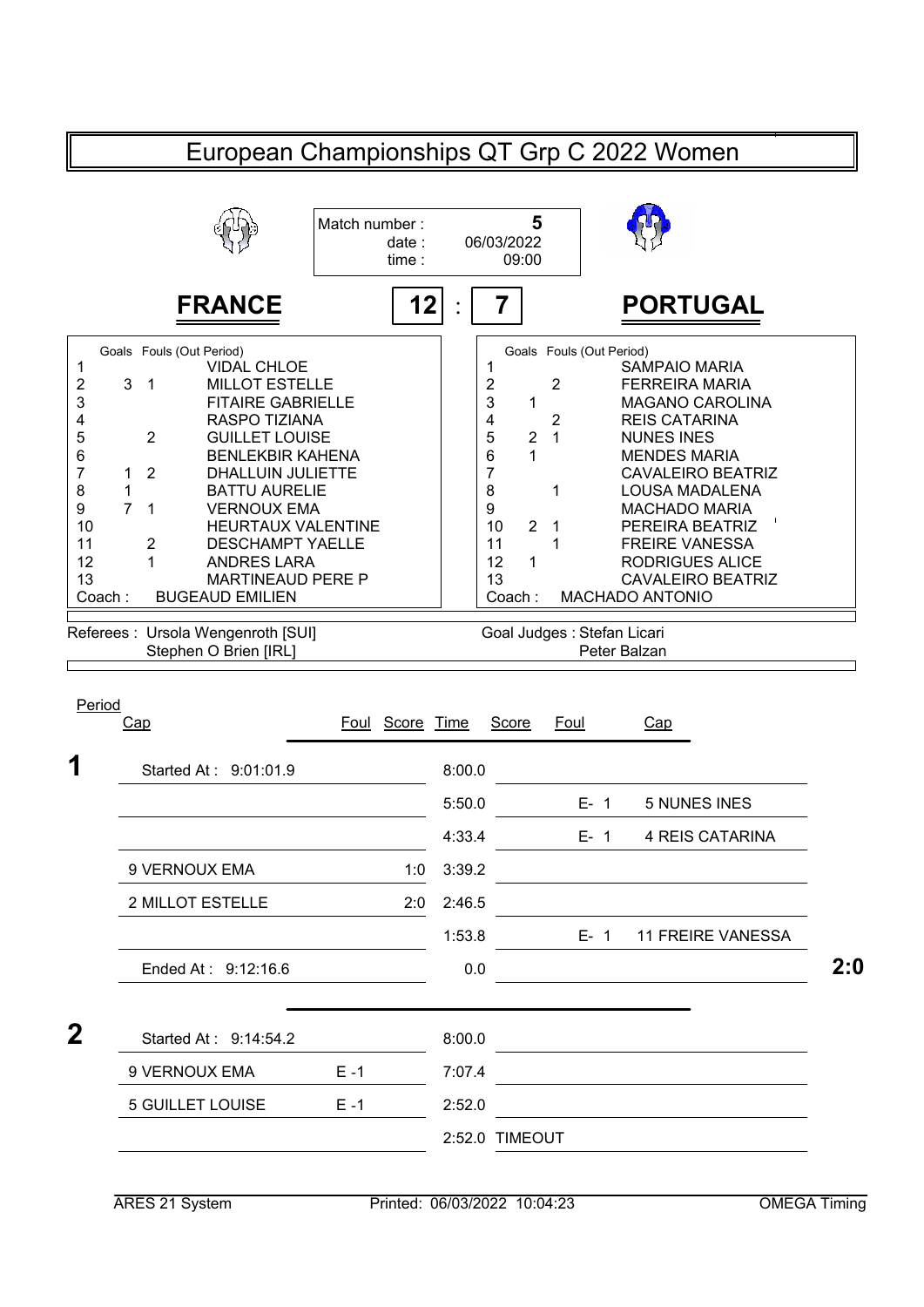| Cap                                                                        |         | Foul Score Time |              | Score        | <u>Foul</u> | Cap                                                                                                                   |
|----------------------------------------------------------------------------|---------|-----------------|--------------|--------------|-------------|-----------------------------------------------------------------------------------------------------------------------|
| 9 VERNOUX EMA                                                              |         | 3:0             | 2:16.2       |              |             |                                                                                                                       |
| 7 DHALLUIN JULIETTE                                                        | $E - 1$ |                 | 1:33.2       |              |             | <u> 1989 - Johann Barbara, martin amerikan basar dan berasal dan berasal dalam basar dalam basar dalam basar dala</u> |
| 7 DHALLUIN JULIETTE                                                        | $P - 2$ |                 | 1:22.3       |              |             |                                                                                                                       |
|                                                                            |         |                 | $1:22.3$ 3:1 |              |             | 10 PEREIRA BEATRIZ                                                                                                    |
| 9 VERNOUX EMA                                                              |         | 4:1             | 59.5         |              |             |                                                                                                                       |
|                                                                            |         |                 |              | 43.1 4:2     |             | 10 PEREIRA BEATRIZ                                                                                                    |
| 9 VERNOUX EMA                                                              |         | 5:2             | 21.0         |              |             | <u> 1989 - Johann Barn, mars eta bainar eta baina eta baina eta baina eta baina eta baina eta baina eta baina e</u>   |
| Ended At: 9:28:57.3                                                        |         |                 | 0.0          |              |             |                                                                                                                       |
| Started At: 9:32:28.9                                                      |         |                 | 8:00.0       |              |             |                                                                                                                       |
|                                                                            |         |                 | 6:52.3       |              | $P - 2$     | <b>4 REIS CATARINA</b>                                                                                                |
|                                                                            |         |                 | 6:21.4 5:3   |              |             | <b>5 NUNES INES</b>                                                                                                   |
|                                                                            |         |                 | 6:02.2       |              | $E - 1$     | 8 LOUSA MADALENA                                                                                                      |
| 9 VERNOUX EMA                                                              |         | 6:3             | 5:55.9       |              |             |                                                                                                                       |
| <b>11 DESCHAMPT YAELLE</b>                                                 | $E - 1$ |                 | 5:14.8       |              |             |                                                                                                                       |
|                                                                            |         |                 | 4:15.2 6:4   |              |             | 3 MAGANO CAROLINA                                                                                                     |
| <b>12 ANDRES LARA</b>                                                      | $E - 1$ |                 | 3:45.3       |              |             |                                                                                                                       |
|                                                                            |         |                 | $2:32.1$ 6:5 |              |             | <b>12 RODRIGUES ALICE</b>                                                                                             |
| <b>11 DESCHAMPT YAELLE</b>                                                 | $E - 2$ |                 | 2:05.4       |              |             |                                                                                                                       |
| 2 MILLOT ESTELLE                                                           | $E - 1$ |                 | 31.1         |              |             |                                                                                                                       |
|                                                                            |         |                 |              | 31.1 TIMEOUT |             |                                                                                                                       |
|                                                                            |         |                 |              |              | 13.8 6:6    | 5 NUNES INES                                                                                                          |
| the control of the control of the control of the control of the control of |         |                 | 5.8          |              |             | E- 1 2 FERREIRA MARIA                                                                                                 |
|                                                                            |         |                 | 3.8          |              |             | P-2 2 FERREIRA MARIA                                                                                                  |
| 9 VERNOUX EMA                                                              |         | 7:6             | 3.8          |              |             | <u> 1989 - Johann Stoff, Amerikaansk politiker (</u>                                                                  |
| Ended At: 9:47:18.9                                                        |         |                 | 0.0          |              |             |                                                                                                                       |
| Started At: 9:50:07.7                                                      |         |                 | 8:00.0       |              |             | <u> 1989 - Johann Barn, mars eta bainar eta bainar eta baina eta baina eta baina eta baina eta baina eta baina e</u>  |
| 2 MILLOT ESTELLE                                                           |         |                 | 8:6 6:43.5   |              |             |                                                                                                                       |